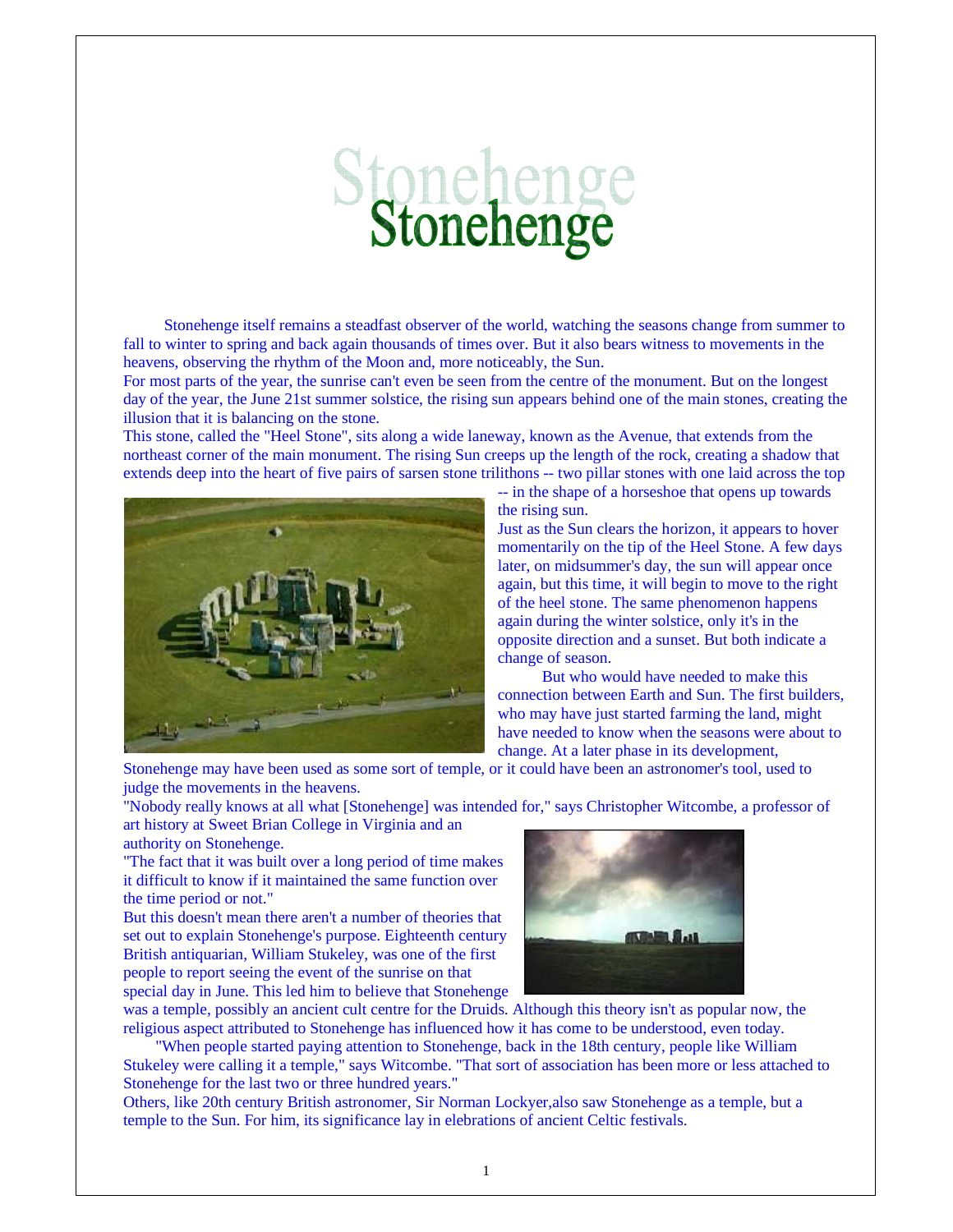But to see Stonehenge as a temple, or retaining a religious quality may just be an assumption. It is a structure that clearly does not resemble a house or hall or anything else secular, which could indicate that it is sacred, according to Witcombe.

"We're also influenced by the fact that a lot of the more complex buildings that survive from the ancient past, like in Greece and Egypt, are buildings that are religious," says Witcombe. "We are presuming that's also the case with Stonehenge."

There are also more than 400 burial mounds surrounding the ancient monument. Many of these graves have been found to contain gold breast plates and other precious metal items. These people may have wanted to be buried close to Stonehenge, which could reinforce a spiritual aspect, or as modern day astronomer Gerald Hawkins says in his book, *Beyond Stonehenge,* a concern for life after death.

 *A side view of the trilithon horseshoes. (photo courtesy and copyright Cliff Wassmann)* In the middle of the 20th century, a new theory was born -- one that suggests that Stonehenge could have been



used as an astronomical calendar, marking lunar and solar alignments. If this is true, it would have held great power for the people who controlled the megalithic monument. "Astronomers, just because of what they were able to do, must have

seemed, to the ignorant, something esoteric and mystical," says Witcombe.

Aside from the sarsen horseshoe trilithons that open in the direction of the sunrise, there are four stones, called "Station Stones" that may have played an astronomical role. These were placed in a rectangle around the main monument, within the ditch and bank that surrounds the circle of stones. These are believed to point out the moonrise, moonset, sunrise and sunset. Only two stand today.

One of the first people to propose the idea that Stonehenge could have been a tool used in understanding the heavens was 20th century astronomer Gerald Hawkins. He proposed that Stonehenge, which he called a primitive astronomical computer, could predict events of the Moon and Sun as well as eclipses. Hawkins discovered astronomical patterns in the station stones, possibly erected in the first phase of building, and within gaps between trilithons set up the last phase of building. This connection was made by computer calculation, based on maps and charts. It led him to believe that because astronomical properties could be found in two aspects of the monument, there is definite evidence of a heavenly purpose.

 Modern day astronomer, Fred Hoyle, tested Hawkins hypothesis. "I set myself the clearcut target of finding out if the stones that exist at Stonehenge could, in fact, be used to predict eclipses -- and it seemed to me that they could."

 Hoyle took a slightly different approach to Hawkins. His calculations are based on the 56 pits or "Aubrey Holes" first discovered in the 17th century by British antiquary John Aubrey. These holes can be found on the inside circle created by the ditch and bank, or henge. Hoyle believed it was possible to determine eclipses by

moving three markers, or stones, around the Aubrey holes in such a way that when all three arrived at the same hole, an eclipse of the Sun or Moon was about to occur.

But Stonehenge may not have always been used in this way, according to Hoyle. He believes that the first phase of building, where it was simply a ditch and bank with 56 pits (the Aubrey holes) carved out on the inner side of the henge, is the only section of Stonehenge that holds astronomical value.

"I was convinced that the inner part, which was built around 1500 BCE, was really mostly a matter of simply religious construction," Hoyle says.



"I thought the people who built the first structures there, approaching 3000 BCE, were the cleverest and that the later people didn't know what they were doing."

And there may be many more theories that haven't even been explored or discovered yet. One just proposed suggests that Stonehenge is a sexually symbolic site, with both male and female represented in stone.

"In some cases, some of these ideas may initially sound a bit wacky, but you never know -- there may be one or two aspects of them which may indeed have some bearing," says Witcombe.

Although the purpose of the stone monument is still unsure, most people think its worth preserving, for one reason or another.

## **Megalithic Myth**